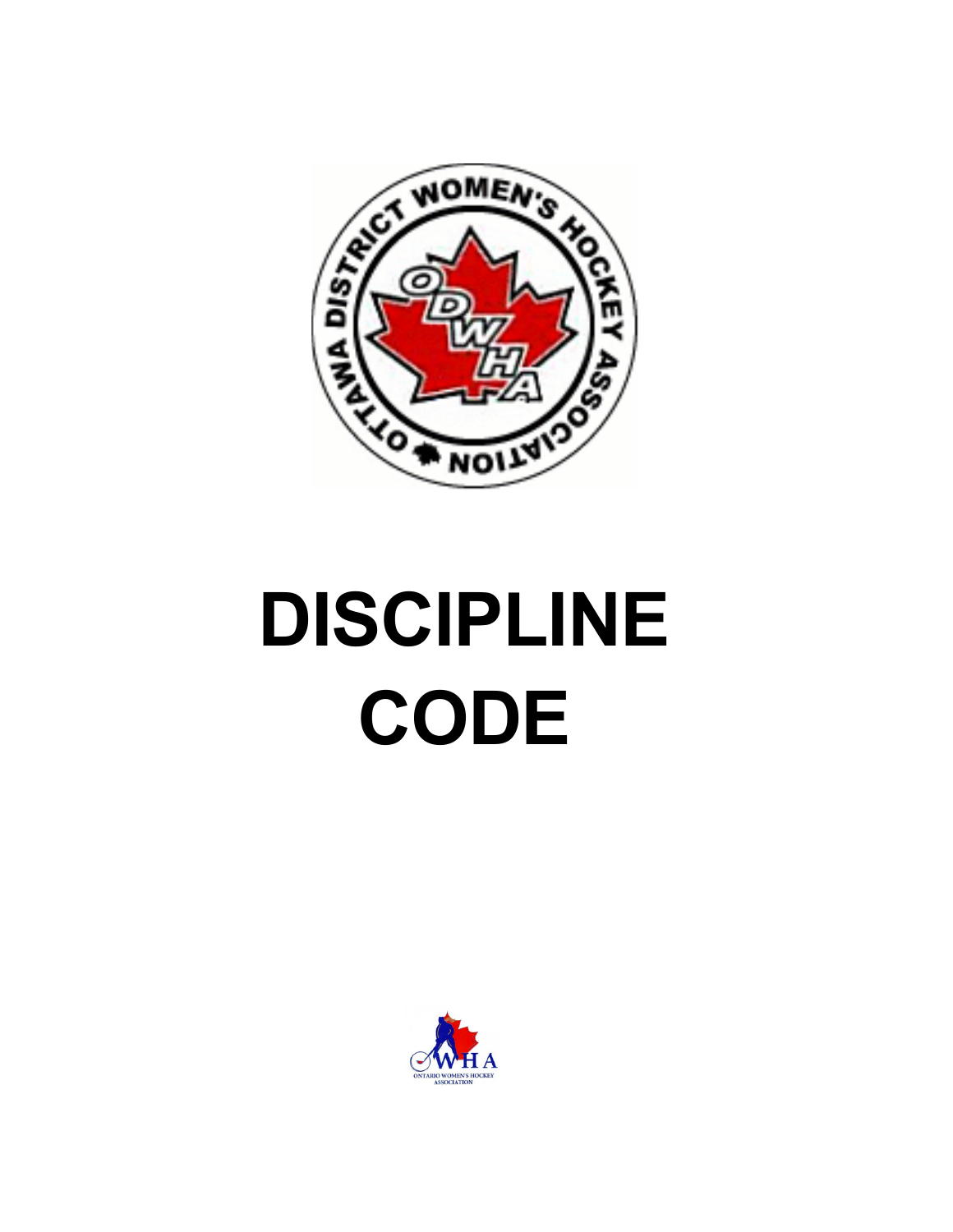**Ottawa District Women's Hockey Association** 

**Discipline Code** 

## **Table of Contents**

| Article 1. |  |  |  |
|------------|--|--|--|
| 1.01       |  |  |  |
| 1.02       |  |  |  |
| 1.03       |  |  |  |
| Article 2. |  |  |  |
| 2.01       |  |  |  |
| 2.02       |  |  |  |
| 2.03       |  |  |  |
| 2.04       |  |  |  |
| 2.05       |  |  |  |
| Article 3. |  |  |  |
| Article 4. |  |  |  |
| 4.01       |  |  |  |
| 4.02       |  |  |  |
| 4.03       |  |  |  |
| Article 5. |  |  |  |
| 5.01       |  |  |  |
| 5.02       |  |  |  |
| 5.03       |  |  |  |
| 5.04       |  |  |  |
| 5.05       |  |  |  |
| 5.06       |  |  |  |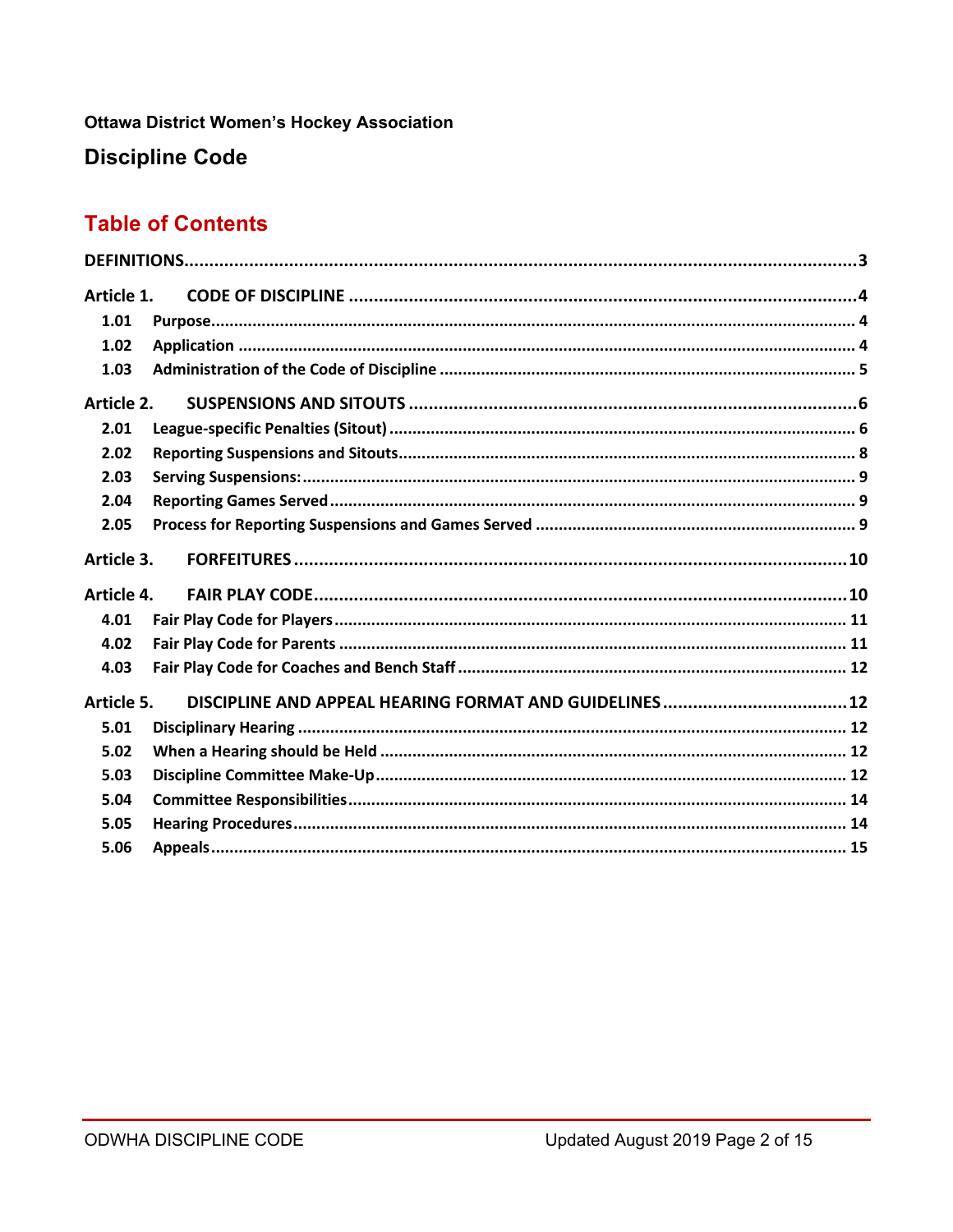# **DEFINITIONS**

| <b>WORD</b>                 | <b>MEANING</b>                                                                                                                                                                                                                                     |
|-----------------------------|----------------------------------------------------------------------------------------------------------------------------------------------------------------------------------------------------------------------------------------------------|
| <b>Bench Staff</b>          | Any team staff member who is listed on the game sheet;                                                                                                                                                                                             |
| <b>Discipline Director</b>  | The spokesperson for ODWHA's Discipline Committee                                                                                                                                                                                                  |
| <b>League Play</b>          | Will consist of all regular season games and any playoff, quarter-final,<br>semi-final and championship games                                                                                                                                      |
| <b>League Sitout</b>        | A consequence for an infraction of a League-specific rule. The sitout<br>applies only to League games and is only served in League games                                                                                                           |
| <b>Major Penalty</b>        | Any 5-minute penalty assessed to a player                                                                                                                                                                                                          |
| <b>Meaningful games</b>     | Meaningful Games are League, Playoff, Regional Play down,<br>Provincial Championships and Tournament games as sanctioned by<br>the OWHA and played with the team with whom the player is<br>registered. Exhibition games are NOT meaningful games. |
| <b>Minor Penalty</b>        | Any 2-minute penalty assessed to a player or bench staff                                                                                                                                                                                           |
| <b>Misconduct 10 minute</b> | Any 10-minute penalty assessed to a player                                                                                                                                                                                                         |
| <b>Suspendable Penalty</b>  | Any Game Misconduct (GM), any Gross Misconduct (GRM), or any<br>Match Penalty (MP)                                                                                                                                                                 |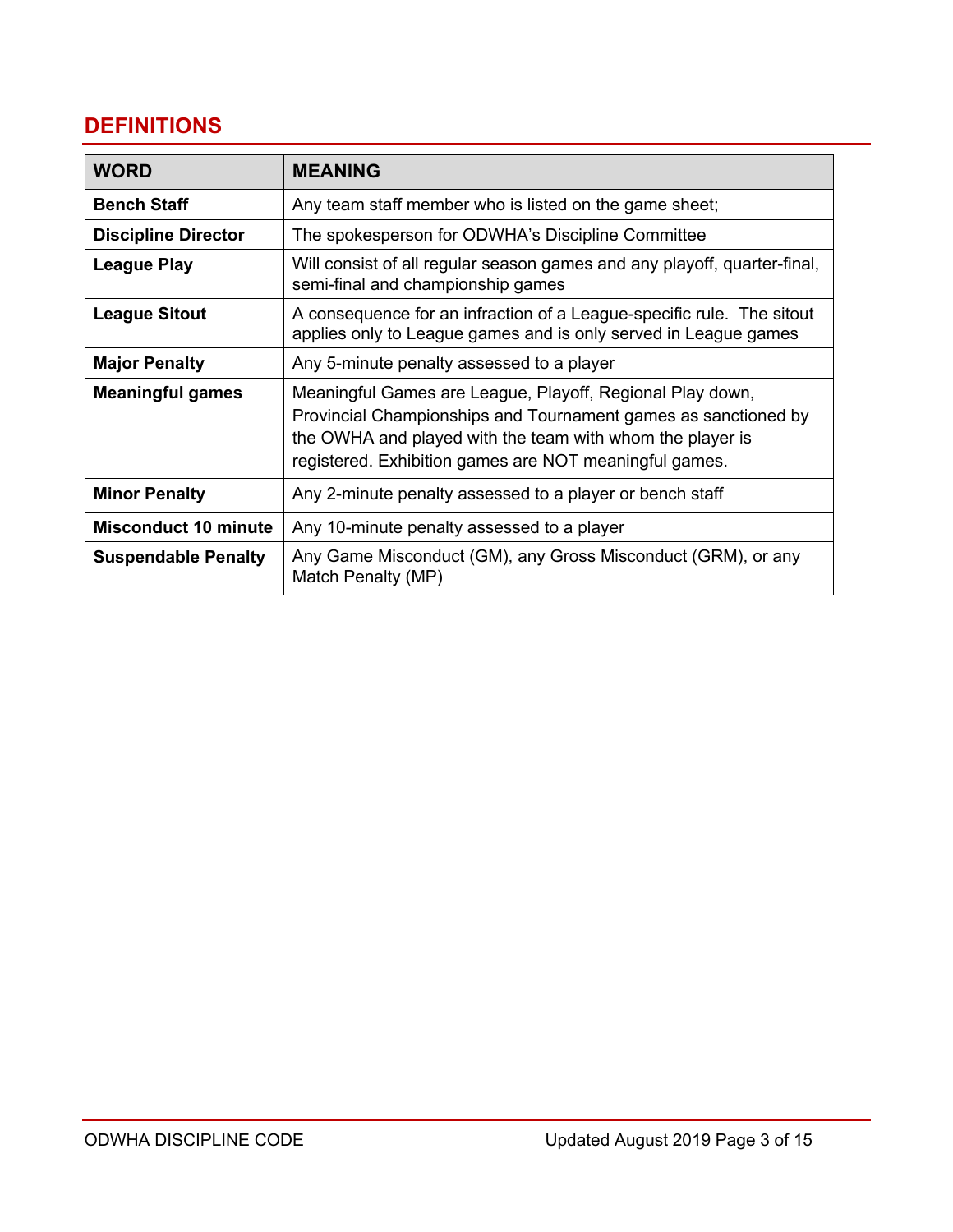# **Article 1. CODE OF DISCIPLINE**

The ODWHA operates under the jurisdiction of the OWHA, follows the code of conduct and recognizes the requirements as laid out under the OWHA. It is the responsibility of all ODWHA members and participants to know and follow the OWHA By-Laws, Regulations, Rules, Policies, Procedures and Code of Conduct.

The League is built upon promoting safe and fun hockey for females of all ages. However, while having fun there are rules that must be followed. The intent of this policy is to provide additional guidelines by which the League expects its players, parents and coaches to follow.

## **1.01 Purpose**

The purpose of this Code of Discipline is to:

- 1. Ensure that all participants are aware of the serious nature of certain rule offences.
- 2. Apply a common minimum standard of Discipline across the Association for offences of a similar nature.
- 3. Make team and Association officials more aware of their responsibilities in keeping control of the conduct of their teams and in applying Discipline where such action is warranted.
- 4. Provide guidelines so that all Association representatives make every effort to monitor the actions and behaviour of parents, spectators, players, and bench staff.

## **1.02 Application**

- 1. The OWHA Suspension Procedures as laid out in the OWHA Handbook and the minimum suspensions are to be followed as outlined per the OWHA.
- 2. This ODWHA Code of Discipline is in addition to that of the OWHA and applies to all female hockey players, team officials, game officials (both on-ice and off-ice), and Organizations, Associations, and independent teams/clubs registered with ODWHA.
- 3. The discipline prescribed hereunder shall be applied to all league (regular season and playoff), tournament, play-down, or exhibition games in which players and team officials from ODWHA registered Associations / independent teams are participating, including any games played outside the boundaries of the ODWHA jurisdiction (i.e. OWHA sanctioned tournaments).
- 4. At all times suspendable offences occurring in any OWHA sanctioned game falls under the jurisdiction of the OWHA disciplinary policies and procedures.
- 5. Disciplinary action dealing with on-ice officials falls under the jurisdiction of the OWHA.
- 6. At all times, the League reserves the right to issue additional consequences under ODWHA and OWHA Rules & Regulations.
- 7. At all times, the League reserves the right to refer any disciplinary matter directly to the OWHA for action.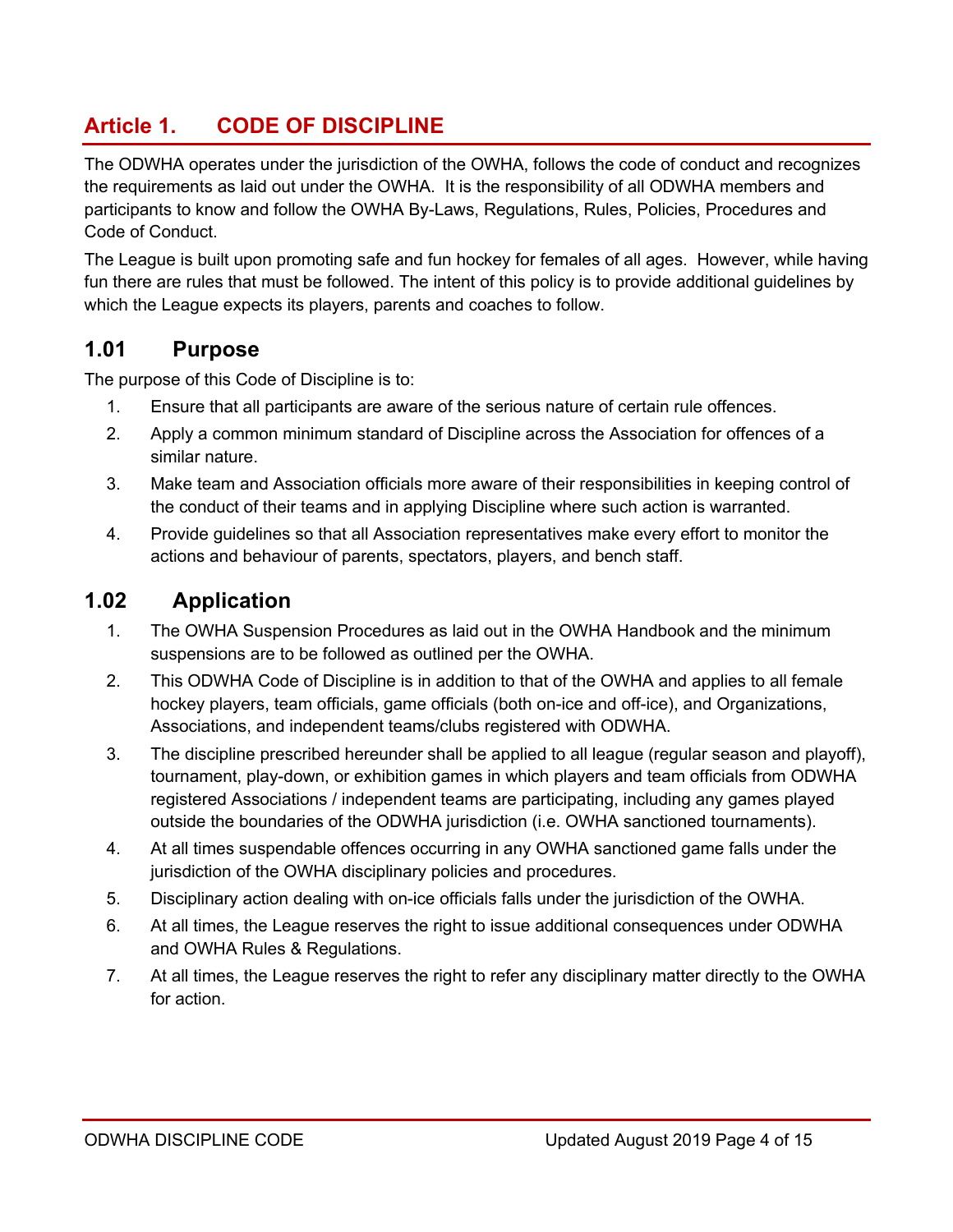## **1.03 Administration of the Code of Discipline**

## *(a) Role of Team Official*

- It is the responsibility of all OWHA team officials to know and follow the OWHA By-Laws, Regulations, Rules, Policies, Procedures and Code of Conduct. The team must follow the OWHA Minimum Suspension guidelines and communication procedures.
- In addition, the Coach and/or any team official is responsible for ensuring without further notice that the player(s) and/or other team official(s) serves the minimum suspensions outlined in this ODWHA Code.
- In addition to the OWHA requirements, the Coach or any other team official shall also advise by email the ODWHA Discipline Director of any suspendable offences incurred under the Code of Discipline within 24 hours of the infraction or before the next game (whichever is sooner).
- It shall also be the responsibility of the coach and/or designate team official to provide proof of suspension served as per the ODWHA Discipline Reporting Process.

## *(b) Role of League Officials*

- The ODWHA Discipline Director must record and keep track of all suspensions.
- The League Convenor will provide copies of game sheets to the ODWHA Discipline Director should they be requested.

## *(c) Role of On-ice Official (Referee)*

- The Referee is responsible for ensuring that any suspendable offence and/or incident is fully written up on the back of the white copy of the game sheet and sent to the OWHA via an envelope provided by the offending team.
- In addition, a Game Incident Report must be written up and is to be forwarded immediately to the ODWHA Discipline Director. All Misconducts in the last 10 minutes of a game listed under the Code of Discipline are to be written up.

## *(d) Role of the Player/ Team Official*

- The player /team official shall serve his/her suspension as detailed by the OWHA and by the ODWHA if there are additional suspensions.
- A player/team official loses their privileges to referee, be an off-ice official or play as an affiliated player during the period of time she/he is under suspension.
- Failure of a player/team official to adhere to these conditions may result in additional suspensions being assessed until a formal hearing and decision is rendered either by the OWHA or the ODWHA.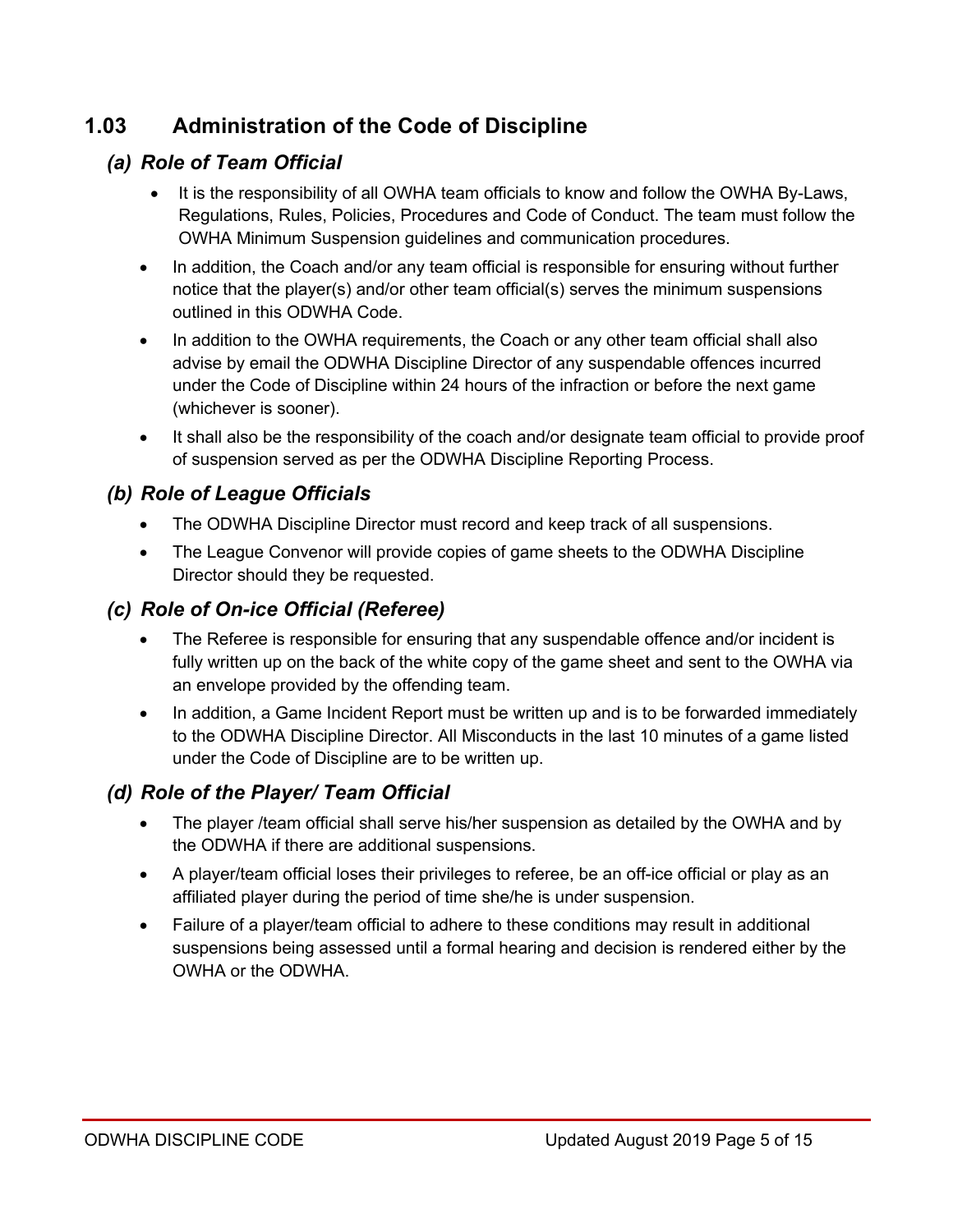# **Article 2. SUSPENSIONS AND SITOUTS**

- 1. It is the responsibility of each team manager and/or coach to report any suspendable penalties received by her/his player(s) and/or team official(s) during League, tournament, playdown, league playoff or exhibition games to both the OWHA and the ODWHA.
- 2. It is the responsibility of each team manager and/or coach to ensure her/his player(s) and/or team official(s) serve their suspensions and report the served games to both the OWHA and the ODWHA.
- 3. When in doubt as to the relevant suspensions, contact the OWHA. If unable to contact the OWHA, sitout player(s) and/or team official(s) in question until clarification can be obtained.
- 4. As per OWHA rules, minimum suspensions cannot be appealed.
- 5. Suspensions received while out of province shall be considered as if received in Ontario and shall carry the consequence outlined in the OWHA Handbook. All reporting procedures to the OWHA and ODWHA apply.
- 6. The ODWHA Discipline Director has the right to assess additional suspensions and/or sit outs in accordance with policies and procedures.
- 7. Persons found participating in any hockey activity while under suspension or while awaiting a discipline hearing may be subject to further sanctions.

## **2.01 League-specific Penalties (Sitout)**

#### *(a) Misconducts in the Final 10 Minutes of the Game*

- A player assessed a Misconduct with less than ten (10) minutes remaining in the 3rd period shall serve a one (1) game League Sitout in their next League game.
- Note that the game that the misconduct was assessed does not count towards the serving of the 1-game Sitout.

#### *(b) Thirty-Six Penalty Minute Rule (60-minute games):*

- Any player accumulating thirty-six (36) minutes in minor penalties in sixty (60) minute league games shall be assessed a League Sitout which requires her to miss the next league game immediately following the game in which they reached thirty-six (36) penalty minutes.
- Every effort will be made to ensure the player receives a warning upon attaining twenty-six (26) penalty minutes from the appropriate statistician. Teams are ultimately responsible to monitor player penalty minutes.
- At forty (40) minutes in penalties, the player will be required to sitout one (1) additional game and may be subject to further sanctions as determined by the ODWHA Board.
- Any player who accumulates forty-four (44) minutes or more of minor penalties during league play may be required to attend a League disciplinary hearing before returning to play. The player must be cleared by the Discipline Director to return to play whether or not a hearing is required.
- Accumulated penalty minutes extend into playoffs.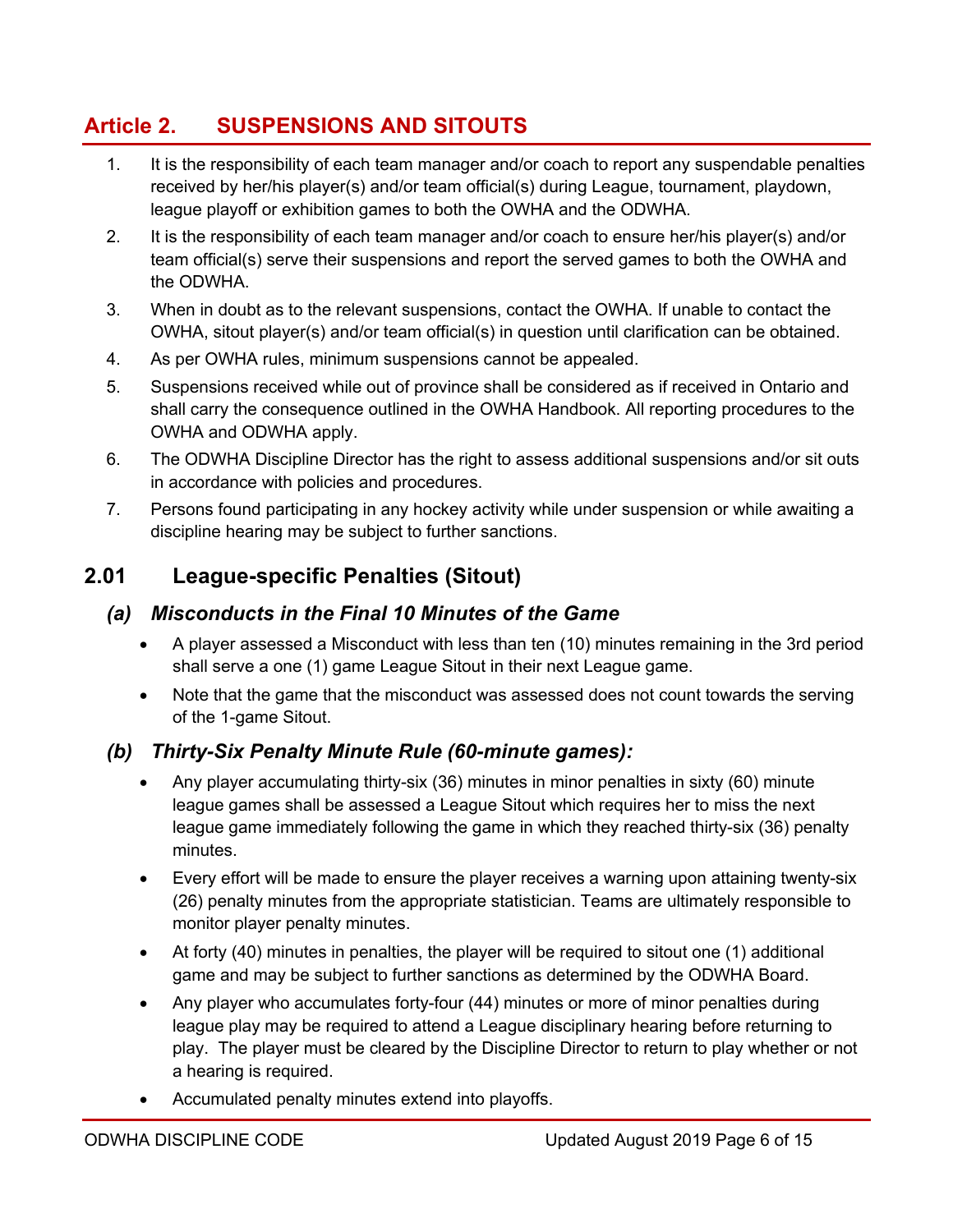## *(c) Fifty Penalty Minute Rule (90-minute games)*

- Any player accumulating fifty (50) minutes in minor penalties in ninety (90) minute league games shall be assessed a League Sitout, which requires her to miss the next league game immediately following the game in which she reached fifty (50) penalty minutes.
- Every effort will be made to ensure the player receives a warning upon attaining forty (40) penalty minutes from the appropriate statistician. Teams are ultimately responsible to monitor player penalty minutes.
- At sixty (60) minutes in penalties, the player will be required to sitout one (1) additional game and may be subject to further sanctions as determined by the ODWHA Board.
- Any player who accumulates sixty-four (64) minutes or more of minor penalties during league play may be required to attend a League disciplinary hearing before returning to play. The player must be cleared by the Discipline Director to return to play whether or not a hearing is required.
- Accumulated penalty minutes extend into playoffs.

### *(d) Team Penalty Minutes*

- i. 60-Minute Games
	- 1. The Head Coach of any team whose penalty minutes exceeds 25% of their total regular season game minutes (for 20 – 10x10x12 games) will be issued a written warning.
	- 2. Any team whose penalty minutes exceed 192 minutes (30% of their total season game minutes) will be issued a one-game League Sit-Out to be served by the head coach.
	- 3. Any team whose penalty minutes exceed 224 minutes (35% of their total season game minutes) will be issued a minimum two-game League Sit-Out to be served by the Head Coach. The Head Coach may be required to attend a League disciplinary hearing before returning to the bench. He/she must be cleared by the Discipline Director to return to play whether or not a hearing is required.
- ii. 90-Minute Games
	- 1. The Head Coach of any team whose penalty minutes exceeds 250 minutes (25% of their total regular season game minutes) will be issued a written warning.
	- 2. Any team whose penalty minutes exceed 300 minutes (30% of their total season game minutes) will be issued a one game League Sit-Out to be served by the head coach.
	- 3. Any team whose penalty minutes exceed 350 minutes (35% of their total season game minutes) will be issued a minimum two game League Sit-Out to be served by the Head Coach. The Head Coach may be required to attend a League disciplinary hearing before returning to the bench. He/she must be cleared by the Discipline Director to return to play whether or not a hearing is required.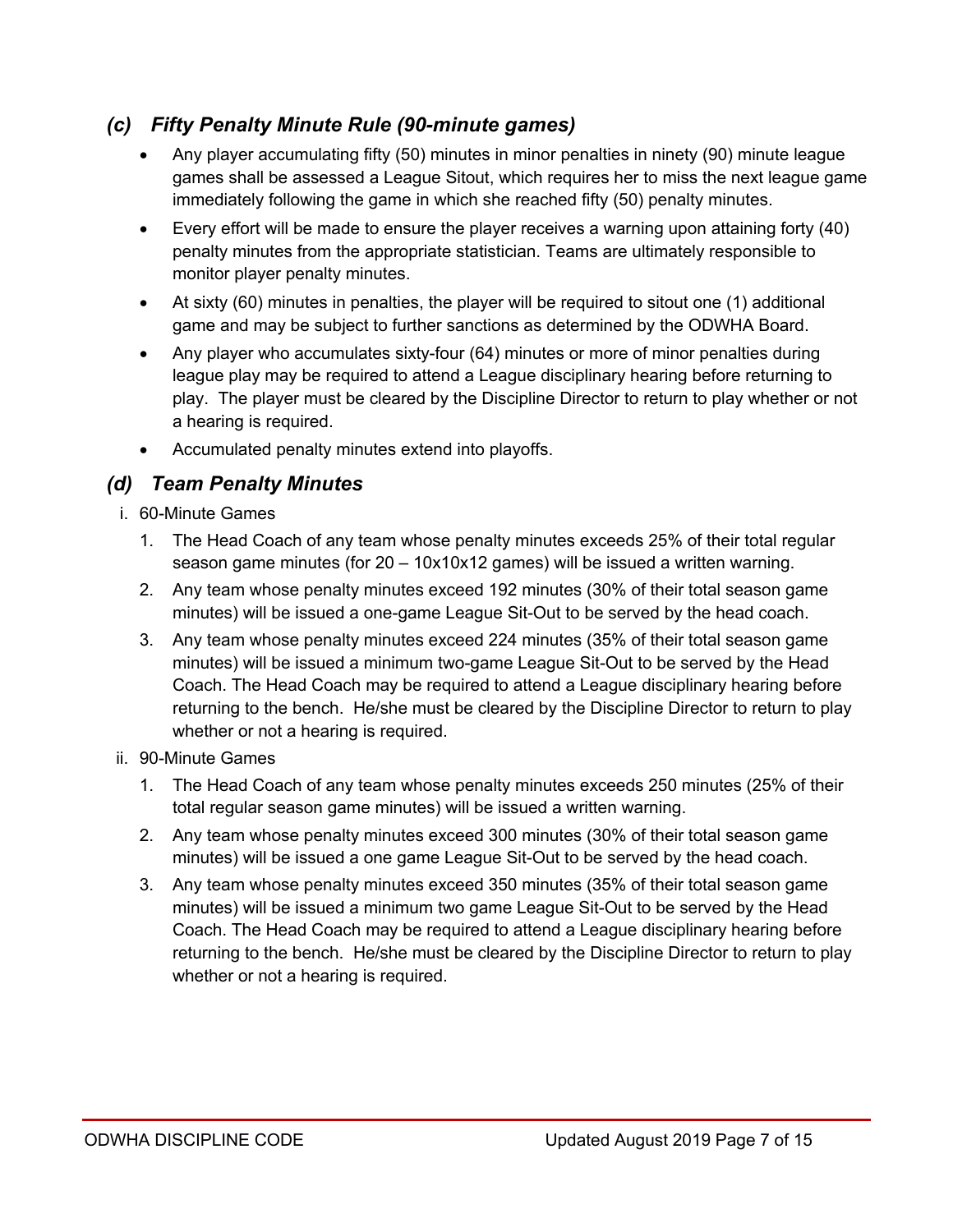## *(e) Bench Minor Penalties*

Any team whose bench staff (all members combined) accumulates three (3) bench minor penalties in league games over the course of a season (both regular season and playoffs) will be issued a one-game League Sit-Out to be served by the Head Coach.

Any team whose bench staff (all members combined) accumulates four (4) Bench Minor penalties in league games over the course of a season (both regular season and playoffs) shall be assessed a two-game League Sit-out to be served by the Head Coach.

Any team whose Bench Staff (all members combined) accumulates five (5) or more Bench Minor penalties in league games over the course of a season (both regular season and playoffs), the Head Coach shall be required to attend a League Disciplinary hearing before returning to the bench. He/she must be cleared by the Discipline Director before returning to the bench for league play.

Too Many Player penalties shall not be considered a Bench Minor penalty for this League-specific rule.

The Association President (or a representative) of the offending team shall be notified for all of the above infractions and will be required to attend the Disciplinary hearing should one be required.

## **2.02 Reporting Suspensions and Sitouts**

In the event of any suspend-able offence, the Discipline Policy and Procedures found on the ODWHA website must be followed in its entirety.

#### *(a) Suspension Received in League games*

- Any Suspension received in a League game must be reported to the OWHA and the Discipline Director within 24 hours of the event occurring or prior to the next League game being played, whichever occurs first.
- The serving of all games assessed by the OWHA must also be reported to both the OWHA and the Discipline Director.
- Failure to report a suspension to the OWHA may result in additional suspension(s) being handed out to the Head Coach.
- Failure to report a suspension to the ODWHA shall result in a fine of \$100.
- It is the responsibility of the offending team to report suspendable offences.

#### *(b) Suspensions Received in Non-League Games*

- Any suspensions received in a non-league game must be reported to the OWHA and the Discipline Director within 24 hours or prior to playing the next League game, whichever is soonest.
- Failure to report a suspension to the OWHA may result in additional suspension(s) being handed out to the Head Coach.
- Failure to report a suspension to the ODWHA may result in a fine of \$100.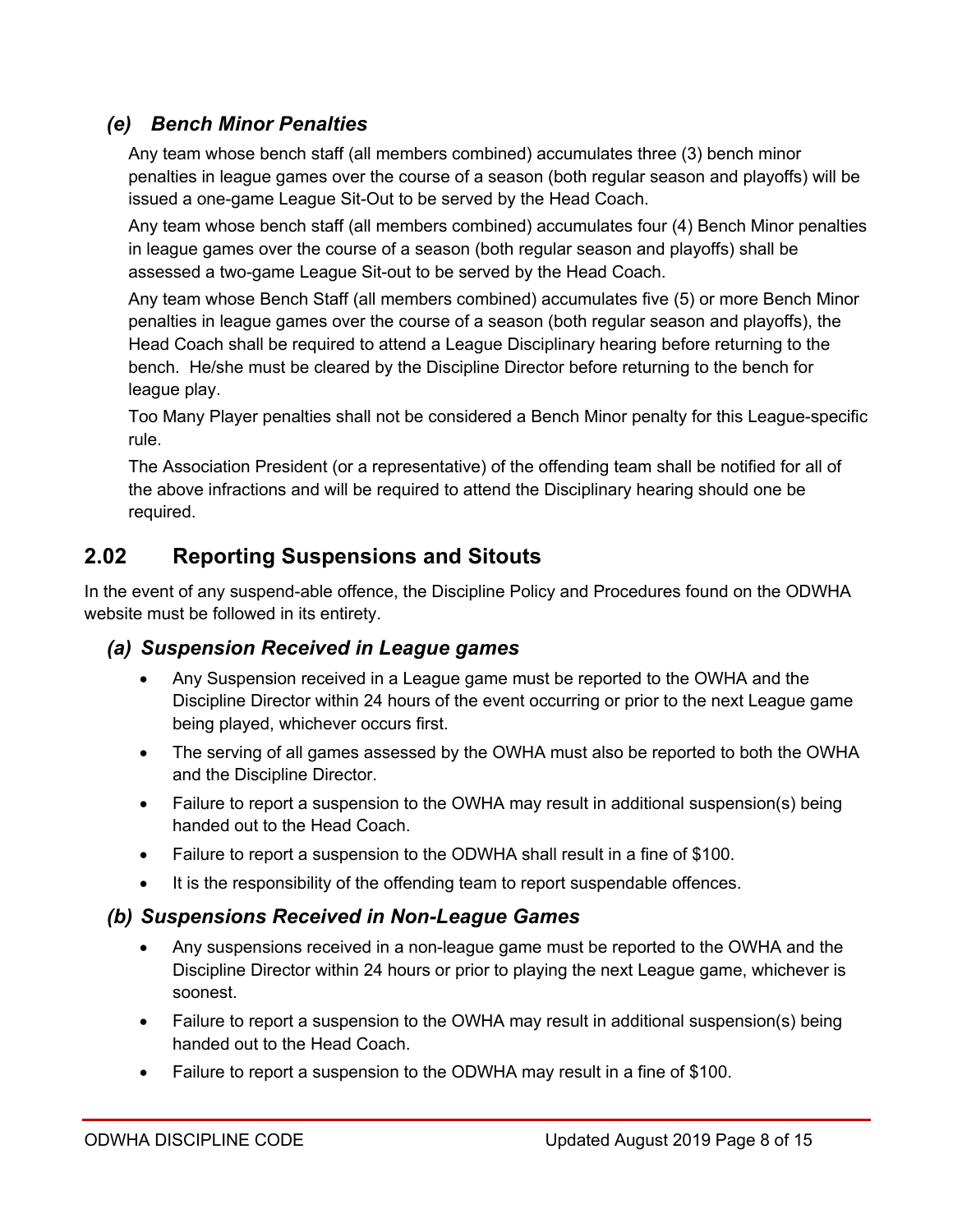• It is the responsibility of the offending team to report suspendable offences.

## *(c) Misconducts Received in League Games*

- Any Misconduct received in the final 10 minutes of the 3rd period of a League game must be reported to the Discipline Director within 24 hours of the event occurring or prior to the next League game being played, whichever is soonest.
- Failure to report both the original infraction and/or the game(s) served to the ODWHA shall result in a fine of \$100 each.
- It is the responsibility of the team with the offending team to report suspendable offences.

# **2.03 Serving Suspensions:**

- 1. The suspended individual is not permitted on or near the bench or in the dressing room while serving suspensions.
- 2. Violation of the OWHA Code of Conduct or ODWHA Rules, Regulations or Code of Discipline for any incidents occurring while under suspension may result in additional suspensions being assessed.
- 3. Two or more suspensions and/or sitouts cannot be served concurrently. All suspensions must be served consecutively.
- 4. Suspensions shall commence immediately from the game to which the penalty was assessed.
- 5. In the event the team has completed all league, play-down or tournament play for the season, a Game Specified Suspension shall be issued for the next season that the offender registers with the ODWHA.
- 6. Any Suspensions not served shall be issued for the next season that the player registers with OWHA and ODWHA

# **2.04 Reporting Games Served**

- 1. It is the responsibility of the suspended player's team management to submit copies of game sheets to the OWHA and the Discipline Director as the games are served.
- 2. A suspension is not considered to have been served until copies of all game sheets are in the possession of the OWHA office. In addition, the ODWHA Discipline Director is to be notified.
- 3. Where a League imposed sitout results in a hearing having to be held, the suspended person cannot return to play until they have attended the hearing and clearance to return to play has been granted by the ODWHA Discipline Director.
- 4. Failure to report a game served to the ODWHA may result in a fine of \$100.

# **2.05 Process for Reporting Suspensions and Games Served**

*IT IS MANDATORY THAT ALL OWHA REQUIREMENTS ARE FOLLOWED.*

## *(a) When a Suspension Occurs*

• White copy of the game sheet stays with the officials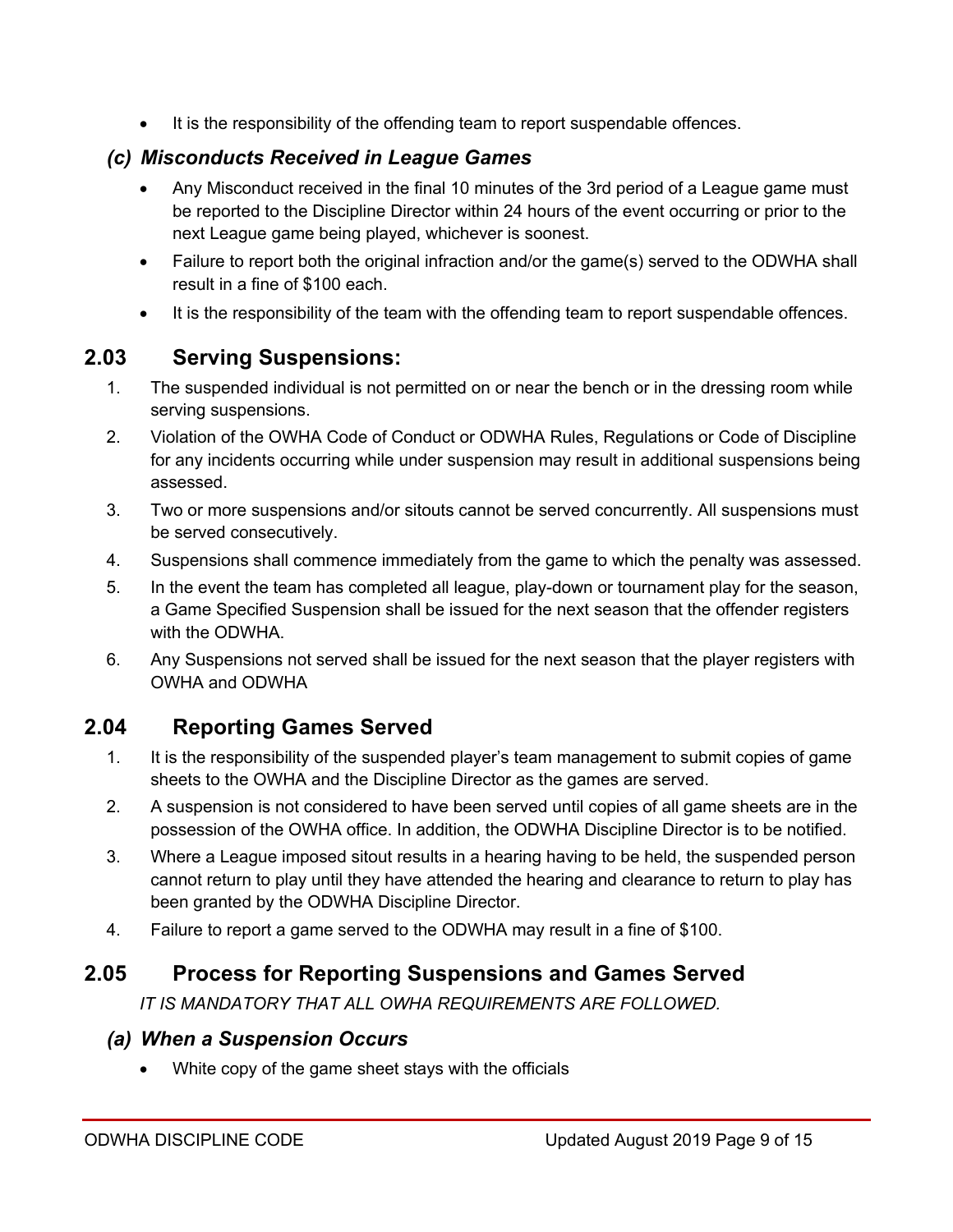#### *(b) When to Report*

• Suspensions and games served must be reported within 24 hrs of game completion or prior to next game (whichever occurs first) regardless of game type (league, exhibition, tournament, playdown)

#### *(c) To Whom to Report*

• Send an email to stats@owha.on.ca and discipline@odwha.ca

## *(d) How to Report*

- Email content must include:
	- o Player and number or Team official name and position
	- o Team name (Association and Level)
	- o Game date and time
	- o Suspension code recorded on the game sheet
	- $\circ$  Good quality photo or scanned copy of the yellow or pink copy of the game sheet. Game and infraction details must be clearly legible.

### *(e) What to Report*

- All suspension-able penalties GM, GRM and MPs
- All Misconducts (ex. M20, M21) when incurred in the last 10 minutes of a league game.
- All games served.

## *(f) If NOT Reported*

• Failure to report suspensions received or served will result in a \$100 fine.

# **Article 3. FORFEITURES**

- 1. There are no forfeitures of games permitted in the regular season schedule.
- 2. All games must be played.
- 3. A team not completing a full scheduled season renders a team ineligible for post-season play and shall be assessed a fine of \$350.

# **Article 4. FAIR PLAY CODE**

- 1. It is the intention of this pledge to promote fair play and respect for all participants within the Association.
- 2. All parents, coaches/bench staff and players must sign the pledge before being allowed to participate in hockey and must continue to observe the principles of Fair Play.
- 3. The Discipline Director, in consultation with the board, has the authority to ban any participant from League games where their conduct or action in/or around the arena violates the OWHA Code of Conduct or the ODWHA Fair Play Code.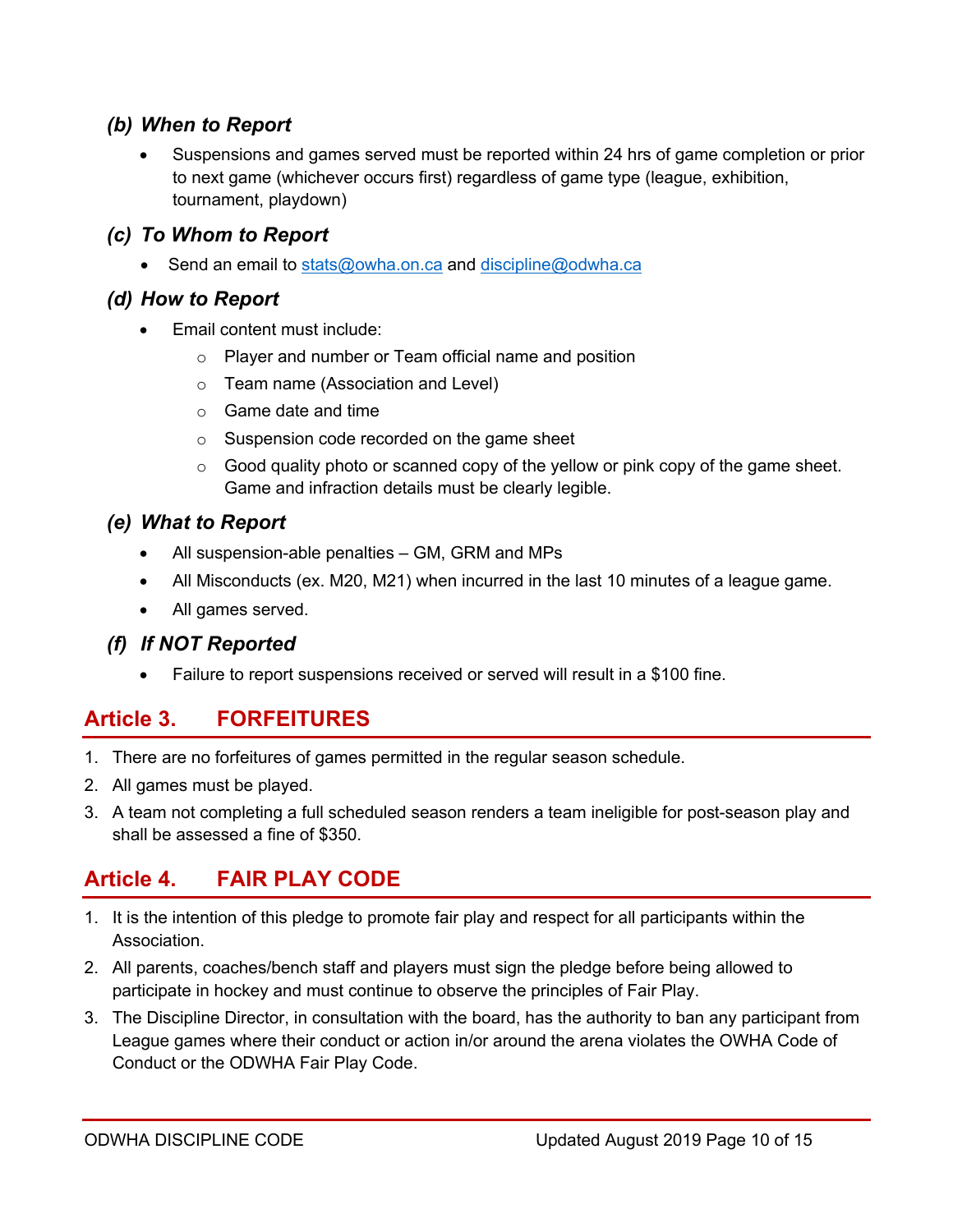# **4.01 Fair Play Code for Players**

- 1. I will play hockey because I want to, not because others or coaches want me to.
- 2. I will play by the rules of hockey and in the spirit of the Game.
- 3. I will control my temper fighting or mouthing-off can spoil the activity of everyone.
- 4. I will respect my team-mates and opponents.
- 5. I will do my best to be a true team player.
- 6. I will remember that winning isn't everything that having fun, improving skills, making friends and doing my best are also important.
- 7. I will acknowledge all good plays and performances those of my team and my opponents.
- 8. I will remember that coaches and officials are there to help me. I will accept their decisions and show them respect at all times.
- 9. I understand the importance of using various electronic platforms within the sport of amateur hockey. However, I will not use an electronic application (text, e-mail, Instagram, Twitter, Snapchat, Facebook, etc.) to send or post content which is bullying, harassing, abusive or found to be conduct unbecoming.

# **4.02 Fair Play Code for Parents**

- 1. I will not force my daughter to participate in hockey.
- 2. I will remember that my daughter plays hockey for her enjoyment, not mine.
- 3. I will encourage my daughter to play by the rules and to resolve conflict without resorting to hostility or violence.
- 4. I will teach my daughter that doing one's best is as important as winning so that my daughter will never feel defeated by the outcome of the game.
- 5. I will make my daughter feel like a winner every time by offering praise for competing fairly and hard.
- 6. I will never ridicule or yell at my daughter for making a mistake or losing a game.
- 7. I will remember that children learn by example. I will acknowledge good plays and performances by both my daughter's team and their opponents.
- 8. I will never question the official's judgment or honesty in public nor will I ridicule or verbally abuse them. I recognize officials are being developed in the same manner as players.
- 9. I will support all efforts to remove verbal and physical abuse from children's hockey games.
- 10.I will respect and show appreciation for the volunteers who give their time to hockey for my daughter.
- 11.I understand the importance of using various electronic platforms within the sport of amateur hockey. However, I will not use an electronic application (text, e-mail, Instagram, Twitter, Snapchat, Facebook, etc.) to send or post content which is bullying, harassing, abusive or found to be conduct unbecoming.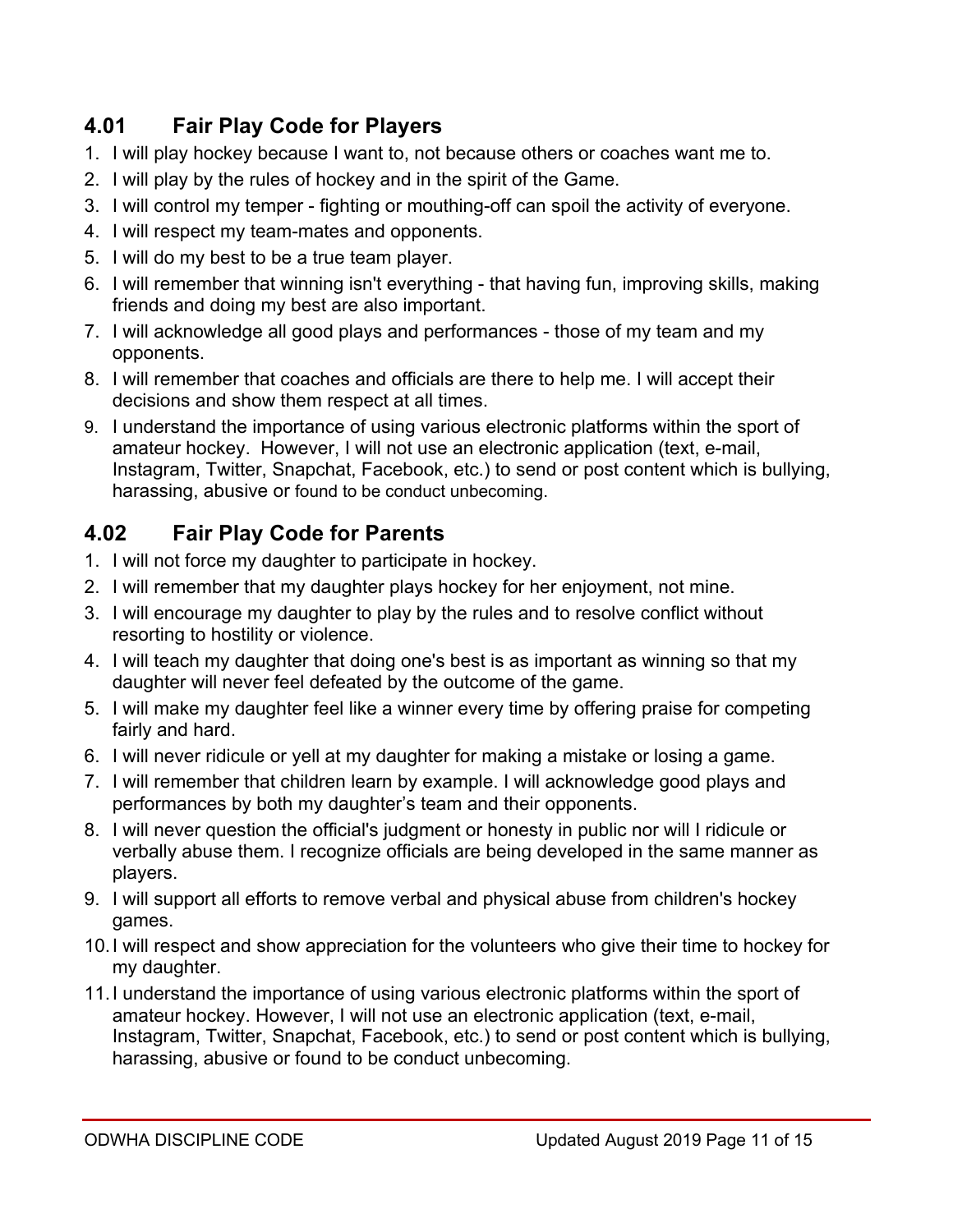# **4.03 Fair Play Code for Coaches and Bench Staff**

- 1. I will be reasonable when scheduling games and practices remembering that young athletes have other interests and obligations.
- 2. I will teach my athletes to play fairly and to respect the rules, officials, opponents and teammates.
- 3. I will ensure all athletes receive equal instruction, support and appropriate, fair playing time.
- 4. I will not ridicule or yell at my athletes for making mistakes or for performing poorly. I will remember that children play to have fun and must be encouraged to have confidence in themselves.
- 5. I will never question the official's judgment or honesty in public nor will I ridicule or verbally abuse them. I recognize officials are being developed in the same manner as players.
- 6. I will make sure that equipment and facilities are safe and match the athlete's ages and ability.
- 7. I will remember that children need a coach they can respect. I will be generous with praise and set a good example.
- 8. I will obtain proper training and continue to upgrade my coaching skills
- 9. I understand the importance of using various electronic platforms within the sport of amateur hockey. However, I will not use an electronic application (text, e-mail, Instagram, Twitter, Snapchat, Facebook, etc.) to send or post content which is bullying, harassing, abusive or found to be conduct unbecoming.

# **Article 5. DISCIPLINE AND APPEAL HEARING FORMAT AND GUIDELINES**

## **5.01 Disciplinary Hearing**

1. Disciplinary Hearings may be held as required by the ODWHA Code of Discipline, as a first investigation as directed by the ODWHA Board of Directors.

# **5.02 When a Hearing should be Held**

- 1. As soon as possible after the event or appeal
- 2. After 48 hours' notice to all parties concerned, except where:
	- a. all parties agree to waive the 48-hour period;
	- b. the panel, by majority, agrees that a decision must be rendered in a shorter time.

# **5.03 Discipline Committee Make-Up**

## *(a) Chairperson*

- The Chairperson is appointed at the beginning of year by the ODWHA Board of Directors.
- The Chairperson is in control of the meeting(s).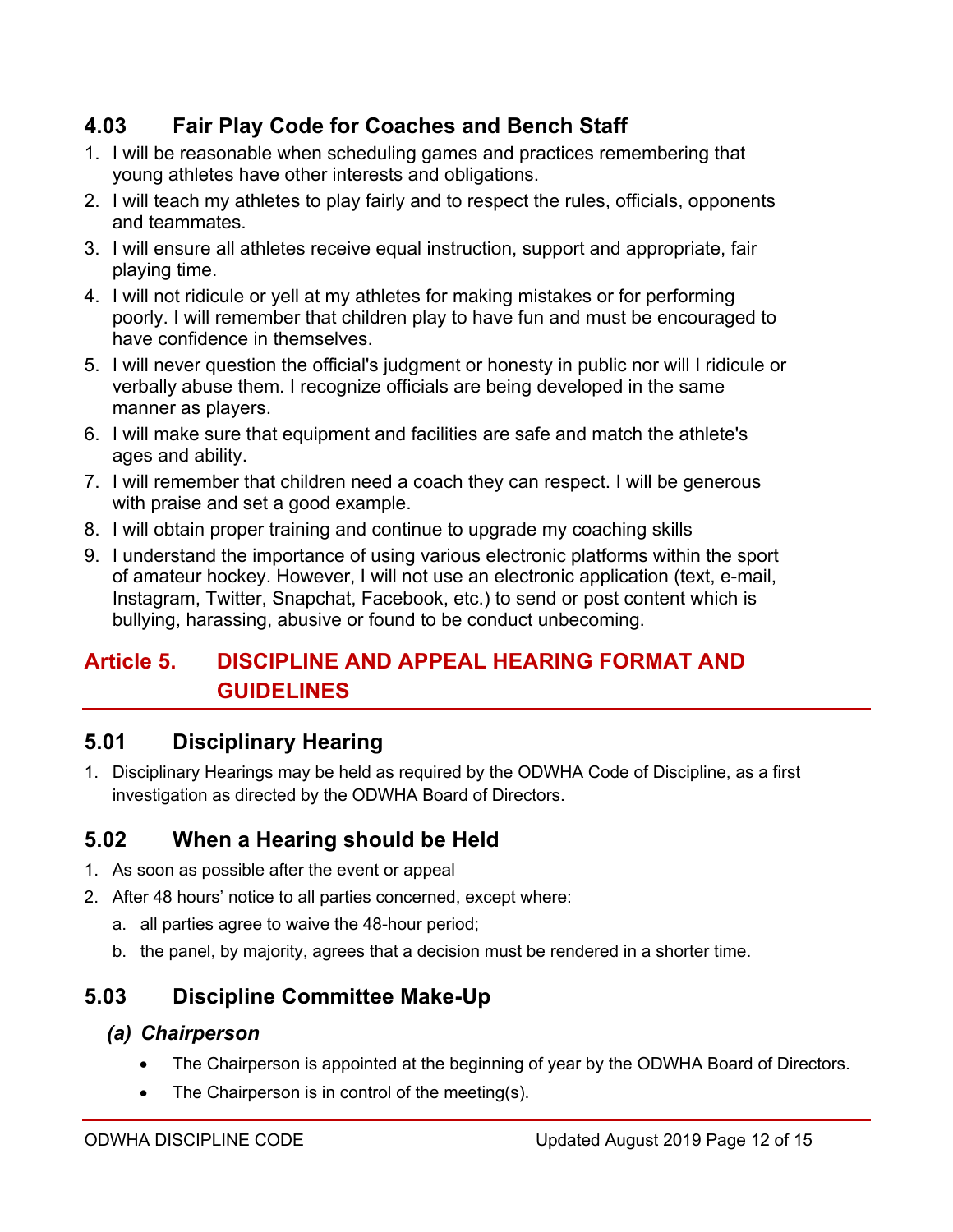- His/her duties include keeping the meeting moving smoothly, ensuring the proper procedures are followed and guiding the committee to a decision that is consistent with the facts, established guidelines/rules and any previous experiences in similar situations.
- He/she may only vote in the event of a tie.
- He/she shall ensure that the results of the hearing are conveyed to the appropriate ODWHA Director and Executive Registrar, and the OWHA where appropriate
- The Chairperson shall be responsible for determining whether or not legitimate grounds for appeal exist. Independent Panelists (3-5)

#### *(b) One Board Member - no vote*

#### *(c) Rules Official - no vote*

#### *(d) The Appellant*

- The appellant(s) or  $accused(s)$
- One parent or guardian (mandatory where a minor is involved).
- A rostered member of the team staff if the team is involved

#### *(e) Additional Hearing Participants*

- In any matter involving the Discipline Committee there are invariably two-sides to the issue. Each side is generally permitted to have anyone present who can offer evidence or support. Such permission is at the discretion of the Chairperson of the Committee. Examples of who might be present include:
	- o Team officials, where involved
	- o Game officials, where involved
	- o Witnesses appearing on behalf of appellant or accused
	- o ODWHA Executive Director, where involved.
	- $\circ$  If an appeal of a prior discipline hearing, the committee members previously involved.
	- o Any parties called by the Discipline Committee Chairperson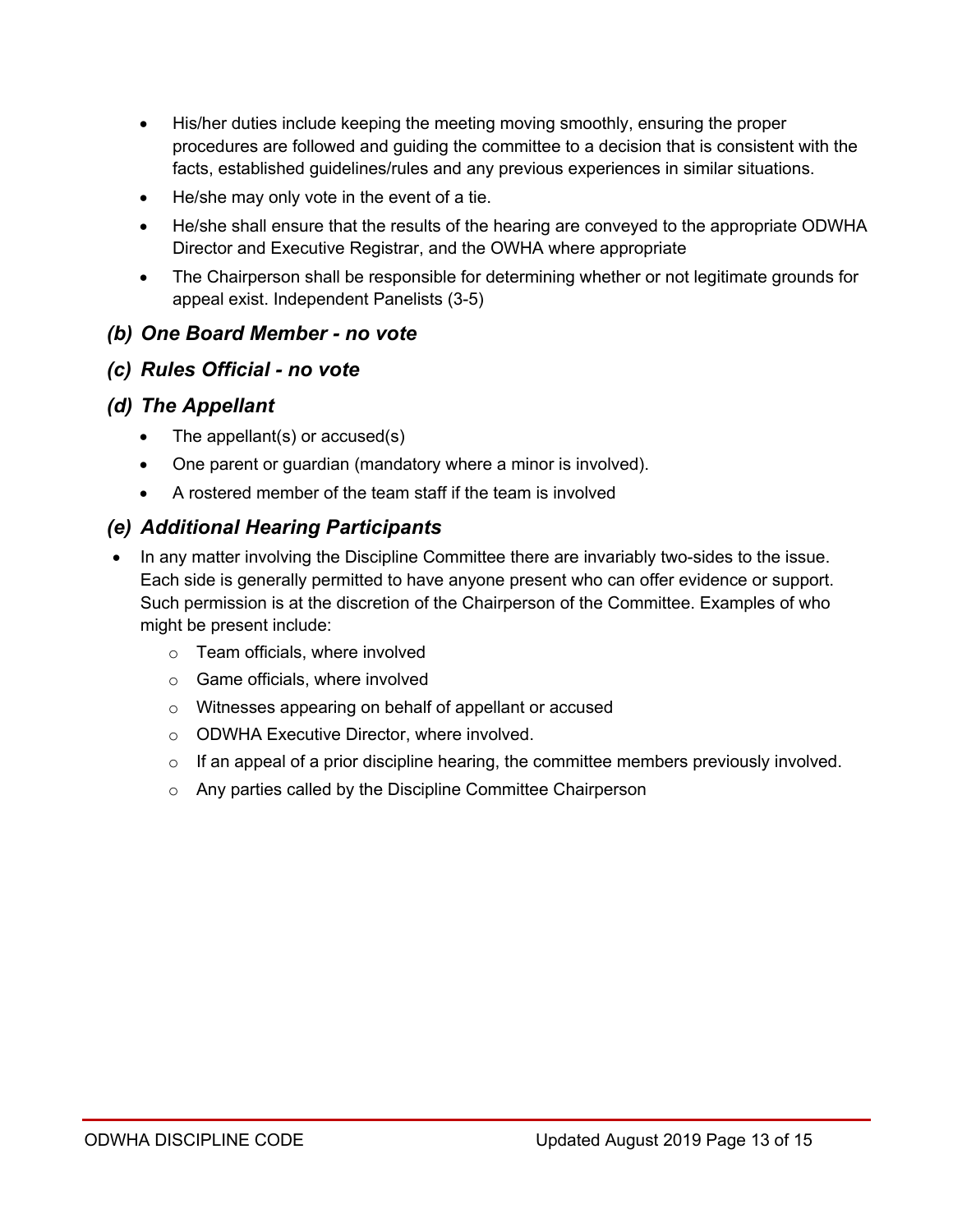# **5.04 Committee Responsibilities**

- 1. Committee members should conduct themselves in a fair manner at all times.
- 2. They should feel free to ask clarifying questions of witnesses but must be careful not to make prejudicial or inflammatory remarks.
- 3. Committee members should be especially careful not to get involved in disputes amongst themselves while witnesses, etc., are in the hearing room.
- 4. When witnesses leave the room, committee members should discuss the information presented at the meeting in a businesslike fashion ensuring that all questions and remarks are addressed through the Chairperson.
- 5. Discussions should be based only on information presented when all witnesses were present.
- 6. Above all, committee members should ensure that they are clear of any conflict of interest in the situation being investigated. Should they discover during the course of testimony they have a conflict that was not previously known, they should declare such and immediately leave the room.

# **5.05 Hearing Procedures**

- 1. All parties having testimony bearing on the situation should be present during the giving of testimony.
- 2. Only those parties present at the invitation of the Chairperson may give testimony.
- 3. No one shall be present during a hearing without the permission of the Chairperson.
- 4. No hearsay evidence is to be allowed. Written and signed statements from persons who are not able to be present may be accepted, at the discretion of the Chairperson.
- 5. Each person who is scheduled to give a statement should be allowed to make their statement without interruption. A short rebuttal should be allowed each person after all witnesses have made their statements.
- 6. Only committee members may ask clarifying or supplementary questions. Normally these questions will be asked at the conclusion of a person's statement. All questions and replies should be addressed through the Chairperson. At the conclusion of all statements and supplementary questions, all witnesses should be excused from the hearing and the committee should discuss the matter and make their decisions.
- 7. All affected parties should receive verbal notification within 12 hours of the decision, followed by a written notification within 48 hours of the decision. Notification should include information regarding the appeal routes open. In some cases, dependent on the length of the Committee deliberations, the outcome of the discipline hearing can be rendered following the meeting. In the event a suspension is imposed, a written notice outlining the direction of the suspension will be forwarded, by the Division Director and Executive Registrar, to the following persons: Executive Director, player/staff, parent if applicable, Coach, League Statistician, ODWHA and OWHA Discipline Committees.
- 8. Formal minutes to be recorded.